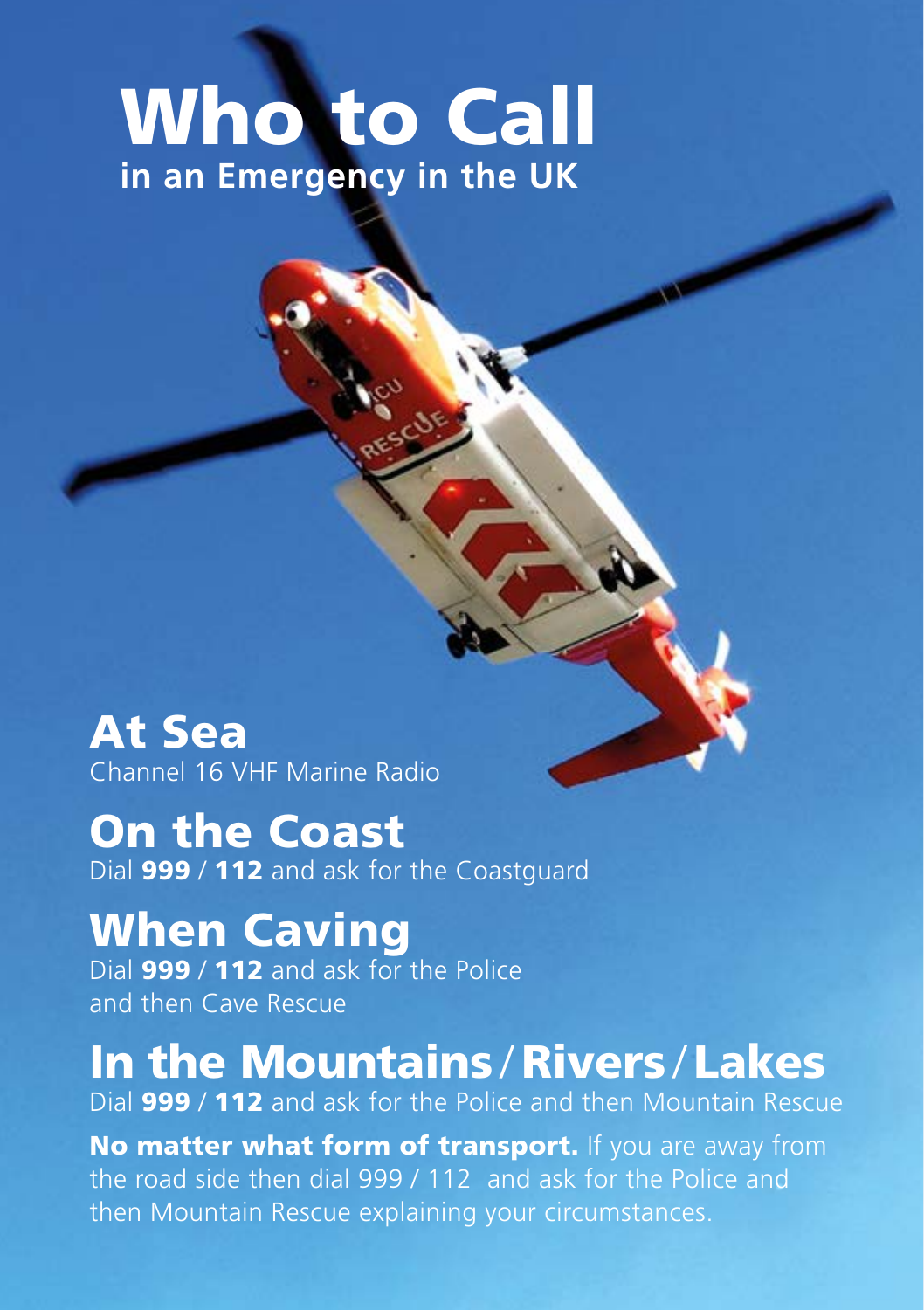# Poor signal Register NOW, don't wait

If you cannot make voice calls, you can now contact the 999 Emergency Services by SMS text from your mobile phone. Emergency SMS is part of the standard 999 service.

### How do I use emergency SMS?

**Register** - You will only be able to use this service if you have registered with emergency SMS first.

To register, text '**register**' to 999. You will get a reply (normally within a few hours), once received, follow the instructions you are sent.

### In an emergency

### **Text 999**

**They need to know:**

- **Who is Calling?**
- **What?** Briefly, what is the problem, including the state of casualty.
- **What?** Is required.
- **Where?** Give location as precise as possible, use GPS, Grid Reference or nearby landmark.
- **Now wait where you are for a reply call or text.**

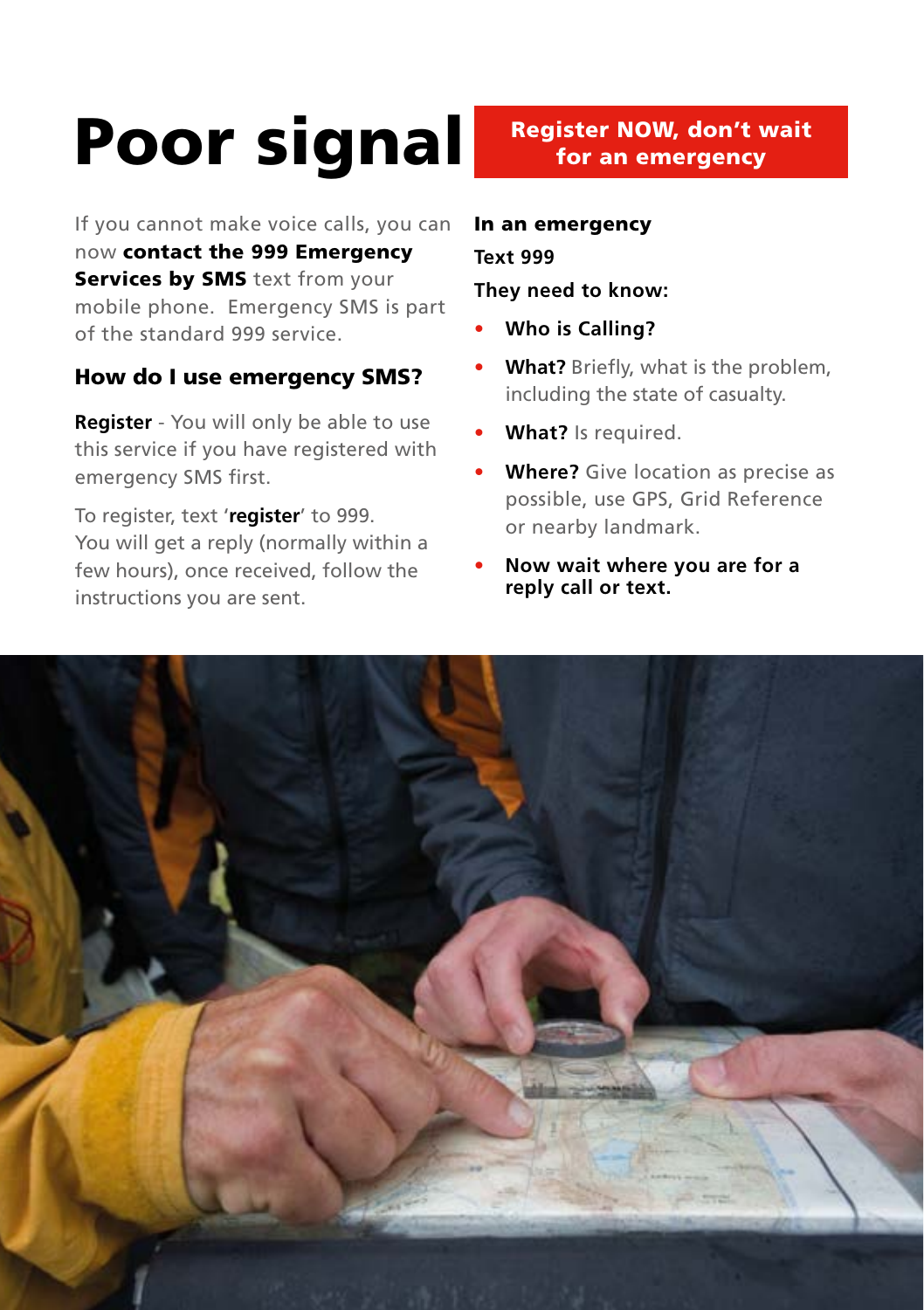

# Emergency SMS?

### What happens next?

- The Emergency Service will either ask for more information or will tell you that help is on the way.
- Don't assume that your message has been received until the Emergency Service sends a message back.
- It will usually take about two minutes before you get a reply.
- If you don't get a reply within three minutes, try again or find other ways of getting help.

### Things to consider

In addition to the other considerations for your day (such as clothing, equipment, route, abilities, food, first aid, etc.) you should consider:

- Saving power on your phone - if you have more than one phone in the group, think about turning one off to save power.
- Ensure someone knows where you are going, your route and your return time.
- Did I register for the Emergency SMS?